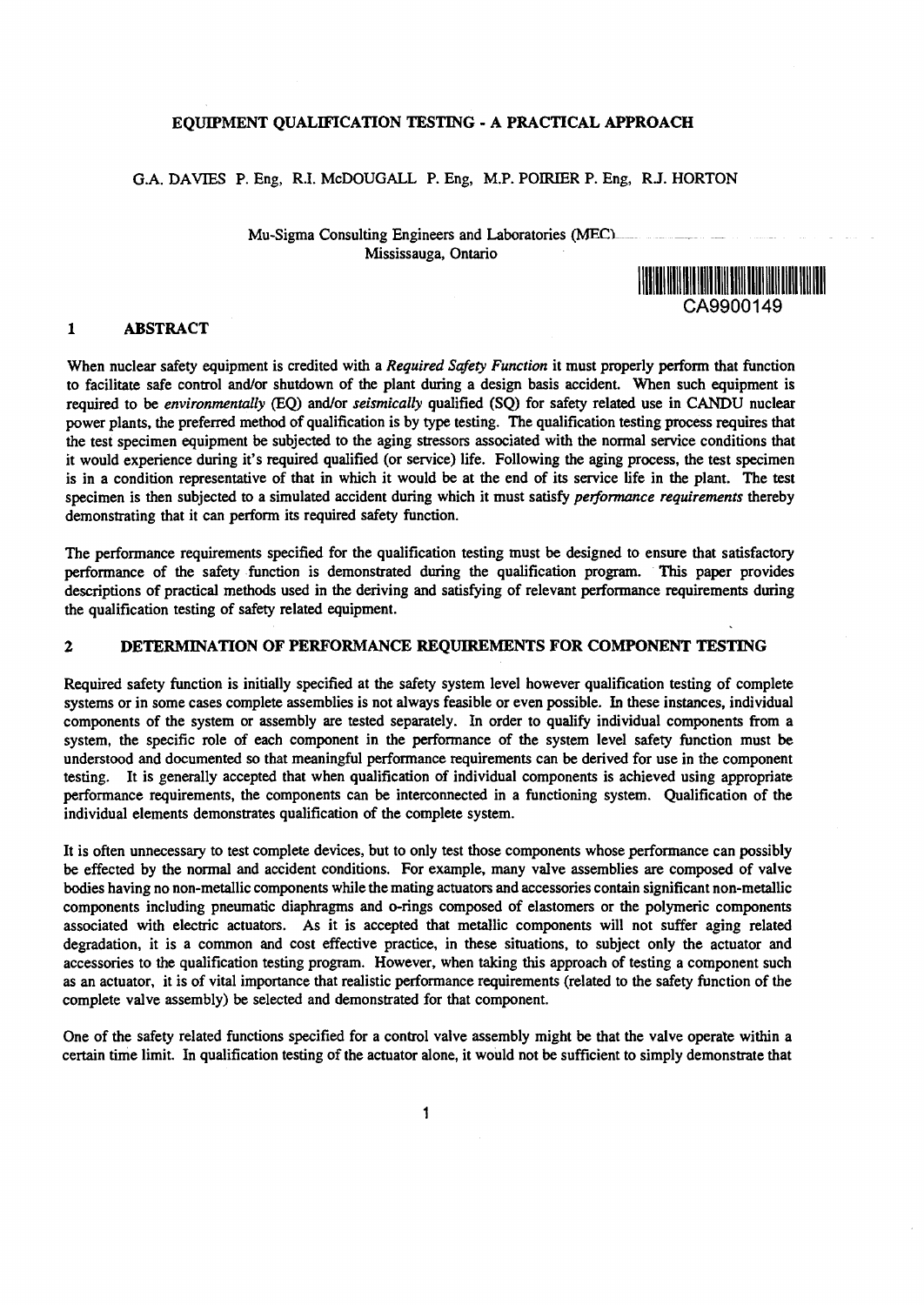the actuator alone could operate in the required time. For true modelling of system operation, it is necessary to simulate all significant mechanical loads exerted by the valve components on the actuator. Satisfactory speed of operation of the actuator against the required load could then be demonstrated during the qualification program.

The methods used in qualification of a containment isolation butterfly valve actuator and a local air cooler motor are described in the following text.

# 3 **QUALIFICATION OF PNEUMATIC SPRING RETURN ACTUATOR**

As part of an order to supply actuators for use on the containment isolation butterfly valves for the Wolsong 2, 3 and 4 stations, Flo-Tork Inc. of Orrville, Ohio, undertook to gain generic EQ and SQ of their NMS line of pneumatic, spring return actuators by type testing of a single specimen. The test specimen was selected from the range of actuators methods outlined in the governing AECL specifications and in IEEE-382, Appendix D. Qualification parameters were defined in a specification issued by Flo-Tork to MEC while the test method was designed to meet the requirements of the AECL EQ and SQ specifications applicable to the Wolsong project. The primary objective of the test program was to gain EQ and SQ for service in the Wolsong stations. A secondary objective was to seismically qualify the line of actuators to the requirements of IEEE-344 and IEEE-382 such that they would be suitable for service in U.S. PWR and BWR plants. In order to satisfy this secondary objective, it was necessary to carry out a seismic test program on a test actuator of a different size and use the results of the two test programs to justify IEEE seismic qualification of the line.

#### 3.1 **Actuator Performance Requirements**

The line of actuators for which qualification was desired contained actuators suitable for service on butterfly valves ranging in size from 6" to 36". The specific valves in the Wolsong plant which were to be fitted with the qualified actuators were 6", 10", 12", 16", 18", 30" and 36". The safety functions and minimum acceptable performance requirements specific to each of these valves were taken from the AECL valve specification sheets and an enveloping set of requirements was established for testing of a single actuator suitable for service on a 16" valve. In order to arrive at relevant actuator loading criteria, it was necessary to study the ultimate 16" host valve in order to determine the actuator output necessary to drive it at the required speeds against the anticipated internal pressures and flows. The performance which would be demonstrated during the ensuing qualification testing of the 16" actuator program was then extrapolated, using IEEE-382 guidelines and the extrapolated values were compared to the required output values for the other valve sizes in order to ensure that qualification of the entire actuator line could be justified by extension of the test results.

The performance requirements which were derived for testing of the single actuator were as follows;

### **3.1.1 Speed of Operation**

The actuator was required to operate in pneumatic mode in 2.0 seconds or less against a load of 660 N-m (5800 inlb) minimum and return in spring mode in 2.0 seconds against a load of 550 N-m (4700 in-lb) minimum under all normal service and accident conditions.

### **3.1.2 Output Torque**

During operation under normal service and accident conditions, the actuator output torques curves, in spring and pneumatic modes, were to be within ±10% of the derived enveloping curves.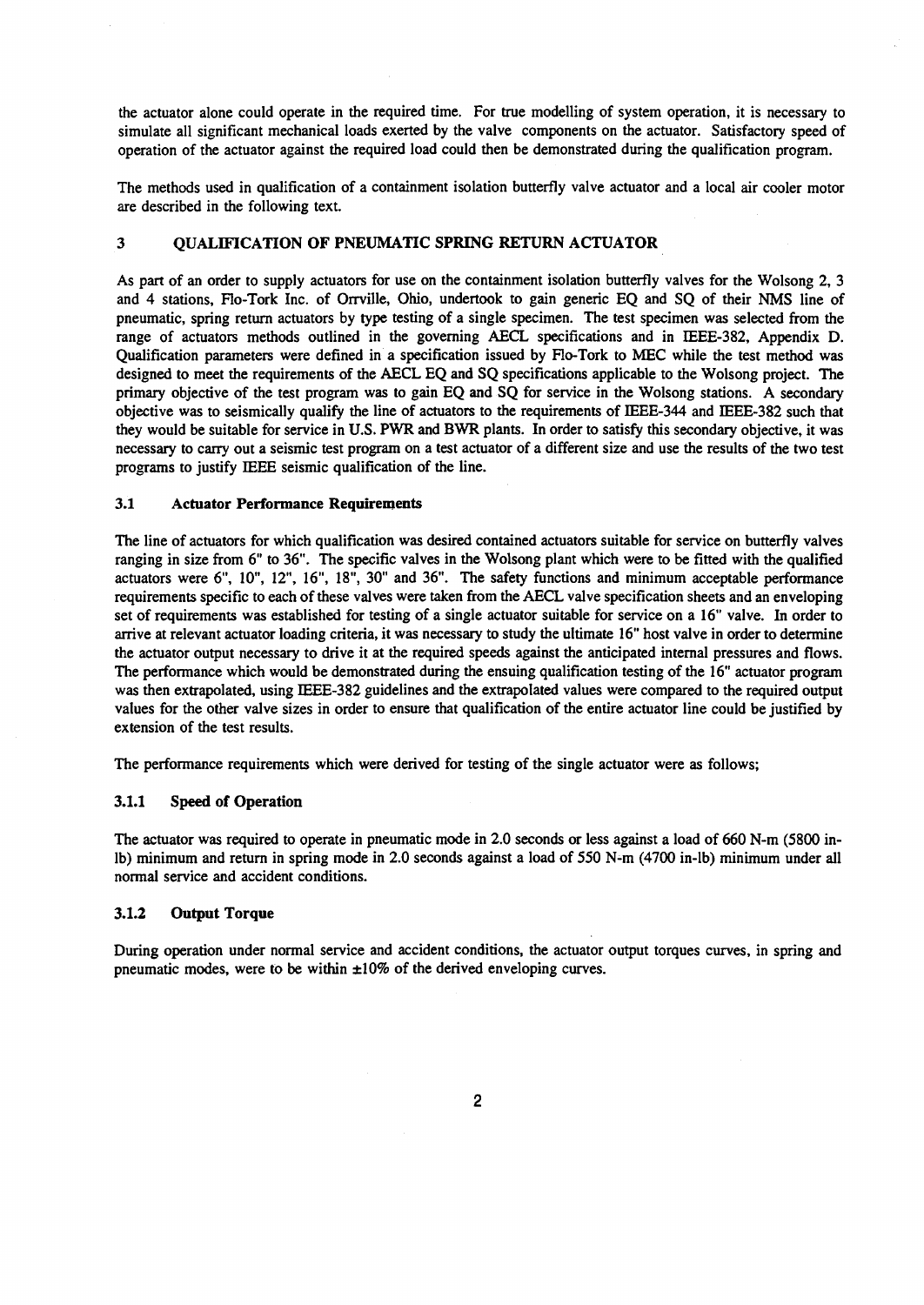# 3.2 **Actuator Qualification Method**

During the course of the qualification testing program, the test specimen actuator was subjected to the testing summarized in Table 1.

### **3.3 Monitoring of Actuator Performance During Test Program**

The test program included a variety of aging and accident simulations during which it was necessary to provide a means by which specific resistive torque loads could be imposed upon the test specimen actuator and by which the various performance parameters could be monitored. The monitoring equipment would be required to be readily adaptable for mounting to the actuator while the actuator was being subjected to the various simulations of normal and accident service conditions including those for harsh conditions (MSLB/LOCA) and seismic. In order to meet this requirement, the monitoring system (Figures 1 and 2) was developed. The following test equipment was employed;

- 65 mm D x 330 mm stroke hydraulic cylinder
- 75 mm D actuator output shaft with torque arm
- Mounting brackets and adaptors
- 110,000 N load cell  $\bullet$
- Linear Voltage Differential Transformer (LVDT)
- Hydraulic controls
- 486 PC with A/D convertor board
- 25 mm solenoid air valve

The hydraulic cylinder and controls provided a means by which the actuator could be loaded and position controlled during output torque measurement tests in both the pneumatic and spring return modes of operation. The output torque at specific angles of rotation was calculated by software running on the computer using load output from the load cell, angular position output from the LVDT and taking into consideration the geometry of the loading set up. Operating speed times were calculated using the time difference between the initiation of pneumatic input to the actuator and indication from the LVDT that the desired output shaft position had been attained.

# **3.3.1 Monitoring of Actuator Performance During Harsh Environment Simulation**

During harsh environment testing it was required that the actuator demonstrate its full range of performance while being subjected to the specified (150°C, 400 kPa(g), 100% humidity) accident steam environment. In order to accomplish this it was necessary to locate the monitoring equipment outside the test chamber so that it would not be subjected to the harsh conditions. This was facilitated by fitting an extended output shaft to the actuator. The shaft passed through a sealing o-ring in the chamber bulkhead and was connected to the monitoring equipment outside the chamber. A schematic of the set up for the harsh environment test is presented in Figure 3.

At intervals during the harsh environment test, the performance of the following functions was evaluated;

- Output torque pneumatic operation (for both 550 kPa(g) and 860 kPa(g) air supply)
- Output torque spring return operation
- Speed of operation pneumatic actuation (against minimum load of 660 N-m)
- Speed of operation spring actuation (against minimum load of 550 N-m)

Plots of the output torque demonstrated during the harsh environment simulation can be seen in Figure 4.

A plot comparing the harsh conditions actually imposed during the test to those required under the specifications is presented in Figure 5.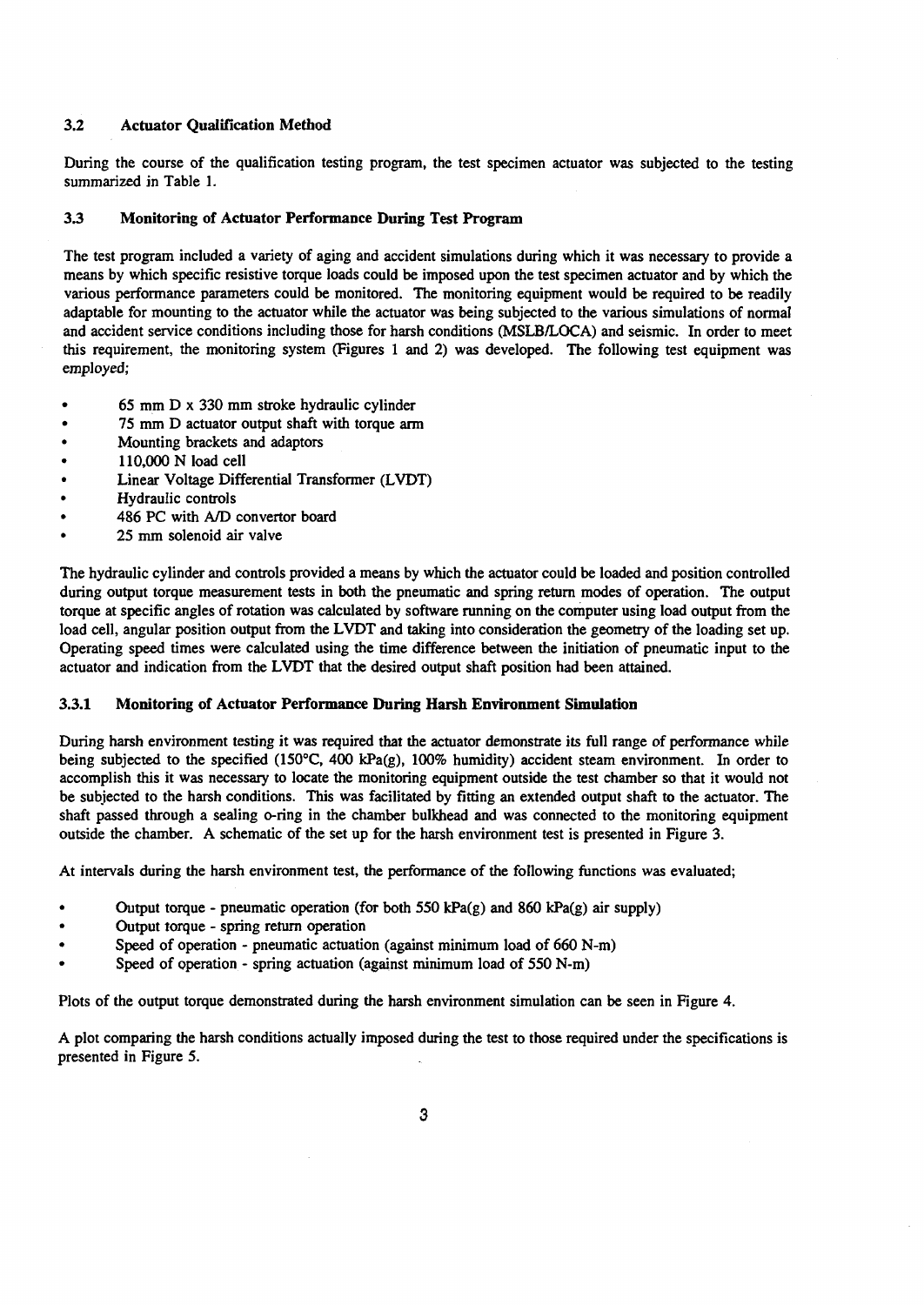# **3.3.2 Monitoring of Actuator Performance During** Seismic Testing

In order to provide justification for both line and hard mounted applications the test specimen actuator was subjected to two types of seismic qualification tests.

#### 3.3.2.1 **Single Frequency (Sine Beat) Tests**

For line mounted equipment, the predominant earthquake motion will be single frequency. The sine beat test method simulates this effect by subjecting the test specimen to a series of single frequency sine beat tests at one third octave intervals between 2 and 32 Hz. Following the test, the adequacy of the simulated seismic motion is evaluated by comparing the Table Input Motion (TIM) for the test to the Required Input Motion (RIM) specified in the governing documents. The sine beat test is acceptable if the RIM is enveloped by the TIM at all test frequencies and if the required performance of the test specimen is demonstrated satisfactorily.

It is a requirement of the governing IEEE specifications to demonstrate the function of the test specimen actuator at all test frequencies but, as the test duration at each frequency was relatively short, it was not possible to demonstrate the full range of performance of the actuator, at each beat frequency, without repeating the sine beat tests four times. This would have introduced undue conservatism into the test program. It was therefore determined that the performance testing at each frequency would be limited to the demonstration of satisfactory speed of operation against a constant torque load. Figure 6 contains a graphical presentation of the results of the performance testing carried out during sine beat seismic testing.

#### 3.3.2.2 **Multi Frequency (Broadband Random Vibration)** Tests

The earthquake motion to which a component hard mounted to the plant structure would be subjected is most closely simulated by a random multifrequency test during which, for SQ of the test specimen to be justified, the Table Response Spectrum (TRS) must envelope the Required Response Spectrum (RRS) and the required performance must be demonstrated. As the governing specifications required a minimum test duration of 30 seconds, it was possible to demonstrate the full range of performance of the test specimen actuator while subjecting it to seismic motion exceeding the required levels. Figure 7 contains a plot of the TRS relative to the RRS.

### **3.4 Results of Actuator Qualification Test Program**

The test specimen actuator successfully demonstrated the specified required performance during all phases of the testing summarized in Table 1. The results of this testing were used in conjunction with extrapolation analysis to justify seismic and environmental qualification of the Flo-Tork NMS series of actuators to Wolsong 2,3 and 4 requirements and, in addition, to justify seismic qualification of the actuators to the requirements of IEEE-344 and IEEE-382.

# **4 QUALIFICATION OF LOCAL AIR COOLER MOTORS**

In 1995 MEC Ltd carried out a test program designed to provide EQ of the replacement Local Air Cooler motors for New Brunswick Power, Point Lepreau GS (PLGS). Analysis carried out by PLGS had concluded that the air densities in containment following Design Basis Accidents (DBA's) would result in greater motor loads than were originally postulated. The upgrade to larger horsepower motors was deemed necessary to power the LAC fans against these higher loads. The DBA's under consideration were;

- a) Loss of Coolant Accident (LOCA)
- b) Main Steam Line Break (MSLB)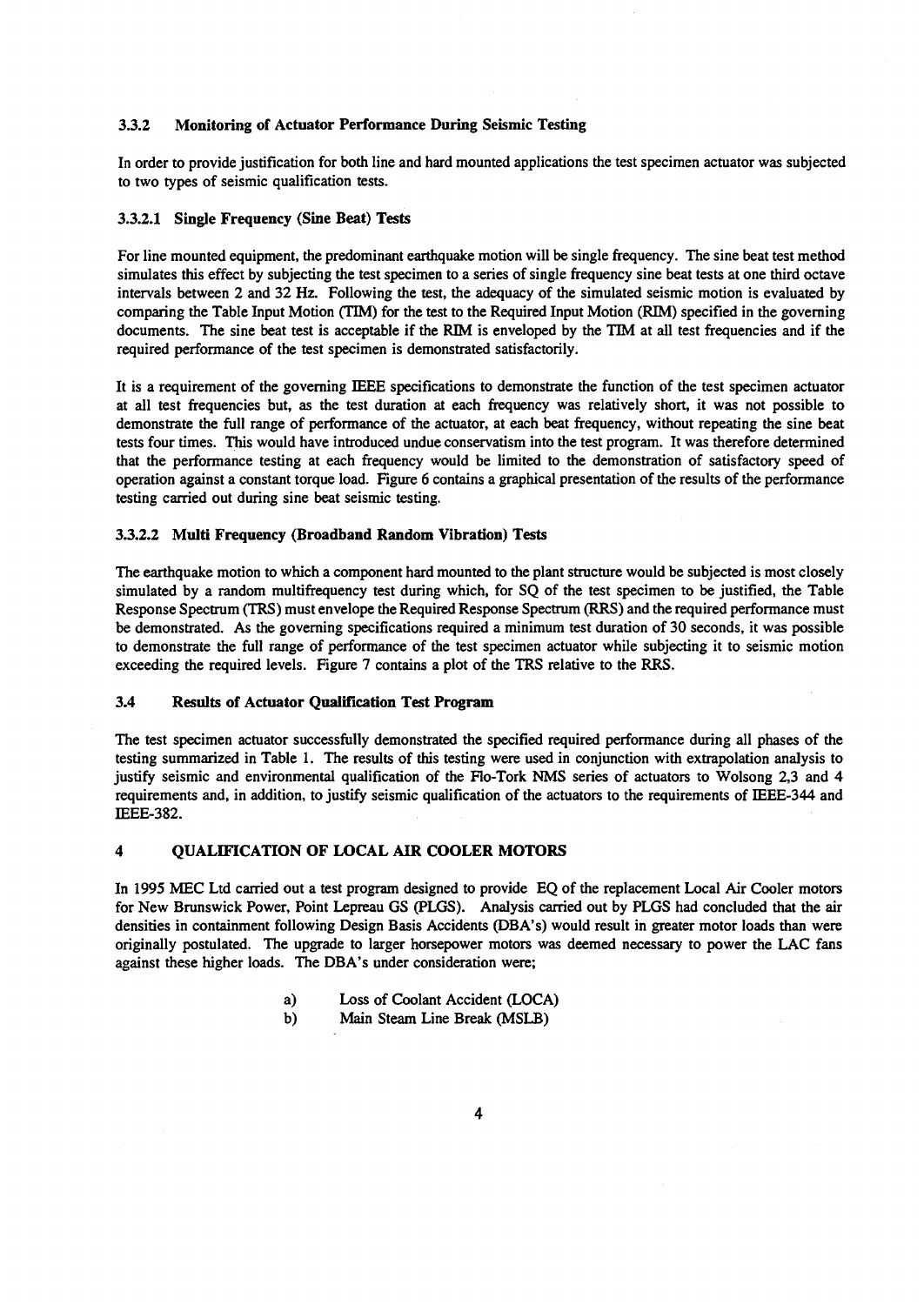These accident scenarios were considered to be independent of each other and, as such, were not postulated to occur simultaneously.

The proposed replacement LAC motors were Westinghouse Type HSB, 30 horsepower, 600 Volt, 3-phase induction motors. The equipment specification was as follows;

| Design class       | TEFC  | Full load current 27.5 Amps |      |
|--------------------|-------|-----------------------------|------|
| Insulation class H |       | Full load speed 1765 rpm    |      |
| Horsepower         | 30 HP | Full load torque 89.2 lb-ft |      |
| Volts              | 575 V | Service factor              | 1.15 |

The electrical protection of the LAC motors was carefully designed, by PLGS, to coordinate the following modes of operation;

- a) Normal Operation Motor running at 70% full load
- b) LOCA Operation Motor running at 120% full load
- c) MSLB Motor tripping below motor damage curve

One motor was supplied by PLGS as a test specimen, along with a spare set of bearings and seals.

# **4.1 LAC Motor Qualification Requirements**

The qualification requirements were stated by PLGS in a test specification.

# **4.1.1 Environmental Conditions**

| Normal Environmental Conditions | Temperature 40 deg.C |                |
|---------------------------------|----------------------|----------------|
|                                 | Pressure             | 100.6 $kPa(a)$ |
|                                 | Radiation            | 3.0 MRad       |
|                                 | Humidity             | 2%             |
|                                 |                      |                |

The accident conditions representing the postulated environmental conditions *including margin* during the LOCA and MSLB accident scenarios were specified as,

| <b>LOCA</b> Environmental conditions | Temperature<br>Pressure<br>Radiation<br><b>Humidity</b> | 126 deg.C (peak)<br>140 $kPa(g)$ (peak)<br>7.0 MRad<br>100% |
|--------------------------------------|---------------------------------------------------------|-------------------------------------------------------------|
| <b>MSLB</b> Environmental conditions | Temperature<br>Pressure<br>Humidity                     | 143 $deg.C$ (peak)<br>290 $kPa(g)$ (peak)<br>100%           |

#### **4.1.2 Safety Related Function**

The safety related function of the LAC motors for a LOCA event was to continue to operate at a load of 37 amps without tripping or sustaining significant damage which would reduce the life of the motor. This would fulfil the two major objectives of the local air cooling system which were,

- a) to prevent hazardous hydrogen concentrations<br>b) to provide long term Reactor Building heat rea
- to provide long term Reactor Building heat removal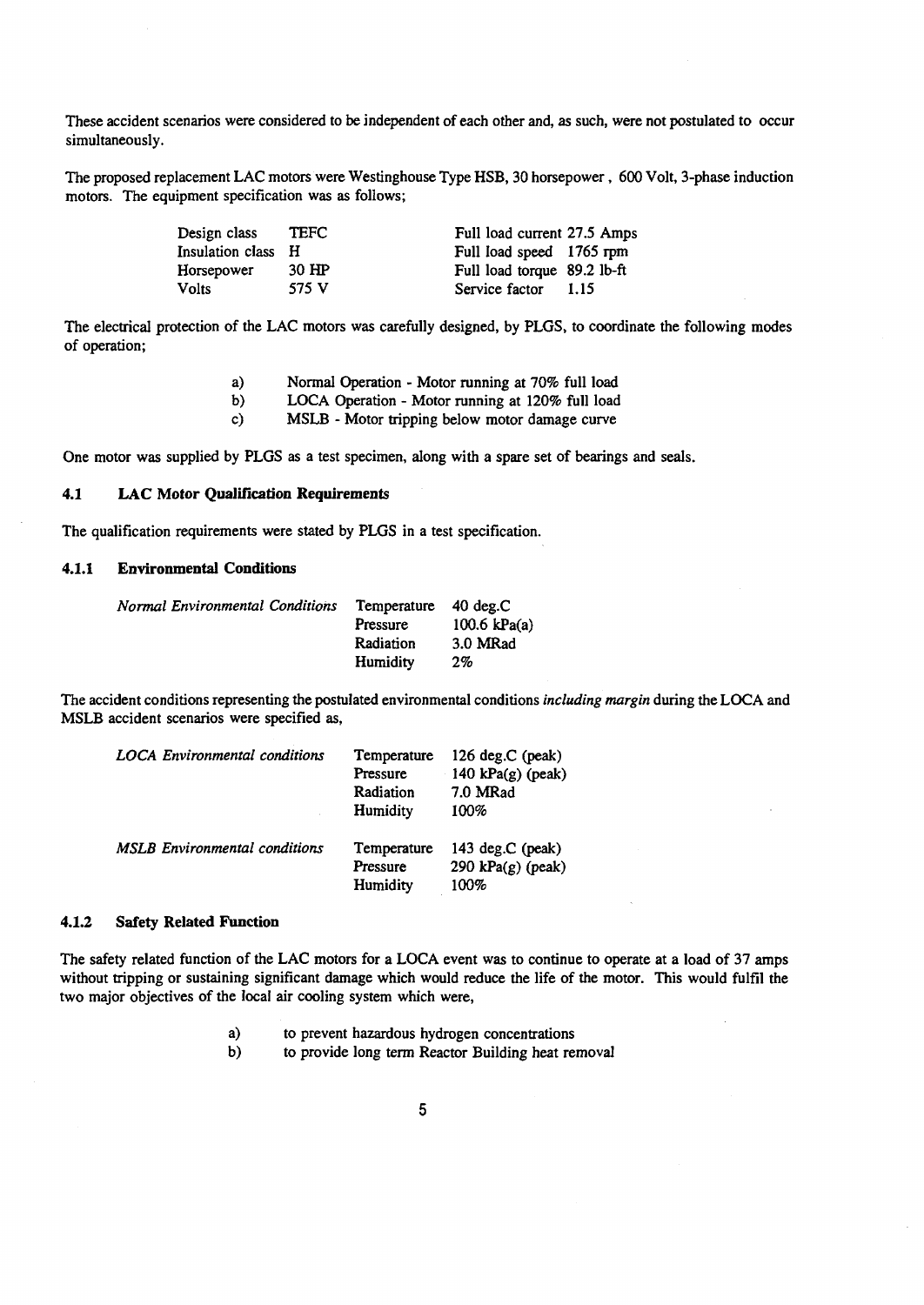An MSLB creates a rapid increase in temperature, pressure, and humidity within the containment building, in excess of that related to a LOCA event. This results in an increase in the loading on the LAC motors which when combined with the hostile operating environment will cause the motor to trip at the set overload current of 55 amps. The safety related function of the LAC motors during an MSLB was to be capable of being restarted (assuming that they tripped during the initial peak conditions of the MSLB accident), after the peak environmental transient conditions had subsided and to stay operational for the remaining mission time. This would meet the objective of ensuring long term reactor building heat removal.

# **4.2 LAC Motor Qualification Method**

The qualification test program was designed to demonstrate that the Local Air Cooler Motors would maintain acceptable performance during their qualified life when subjected to the service conditions consistent with normal operation and design basis accident conditions inside containment of the PLGS. To demonstrate this, a type test was performed in which the test motor was artificially aged to the end of its qualified life before exposure to the design basis accident environmental conditions. During the accident simulation, sufficient monitoring was provided to evaluate the performance of the test motor.

During the course of the qualification testing program the test specimen motor was subjected to the testing summarized in Table 2.

The motor was disassembled prior to thermal aging, and the rotor and stator thermally aged separately from the remaining motor components.The bearings and shaft seals were mounted to a dummy shaft which was rotated for the duration of the thermal aging using a 1.5 HP, 1725 rpm motor.

Factory trained technicians from Westinghouse were contracted for disassembly of the motor prior to, and reassembly, following thermal aging. Tests conducted by Westinghouse at these times indicated that the operating parameters of the motor (vibration, megger, current draw, etc.) were within acceptable limits.

The harsh environment simulation test was conducted with the LAC motor mounted in the MEC harsh environment chamber as shown in Figure 9. PLGS provided qualified splice kits which were used for the motor electrical connections. These connections were bottom entry to help prevent moisture ingress to the motor.

Although the LOCA and MSLB events were not postulated to occur simultaneously, NB Power elected to combine the two events into one test profile. While this conservatism had obvious cost advantages in that only one test was required, there was also a risk that the possible failure of the motor during the MSLB simulation would not be conclusive as the effects of the LOCA simulation alone could not be assessed. The harsh environment test profile, *including margin,* derived by PLGS to incorporate both LOCA and MSLB is presented in Figure 8.

#### **4.2.1 LAC Motor Performance Requirements**

The performance requirements were expressed in terms of a motor load curve which is included in Figure 8. The test specimen's performance was required to equal or exceed (i.e. envelope) this load curve during the harsh environment test. The determination of motor load during these two accident scenarios was carried out by PLGS and reflects the changes in atmospheric density and pressure and the effect upon the operation of the LAC fans. The effect of an increase in pressure in the reactor building was assessed by monitoring the current draw on the LAC motors presently installed at PLGS during a leak test of the reactor building at 124 kPa(g). The increase in load on the motors was determined to be directly proportional to the increase in air density.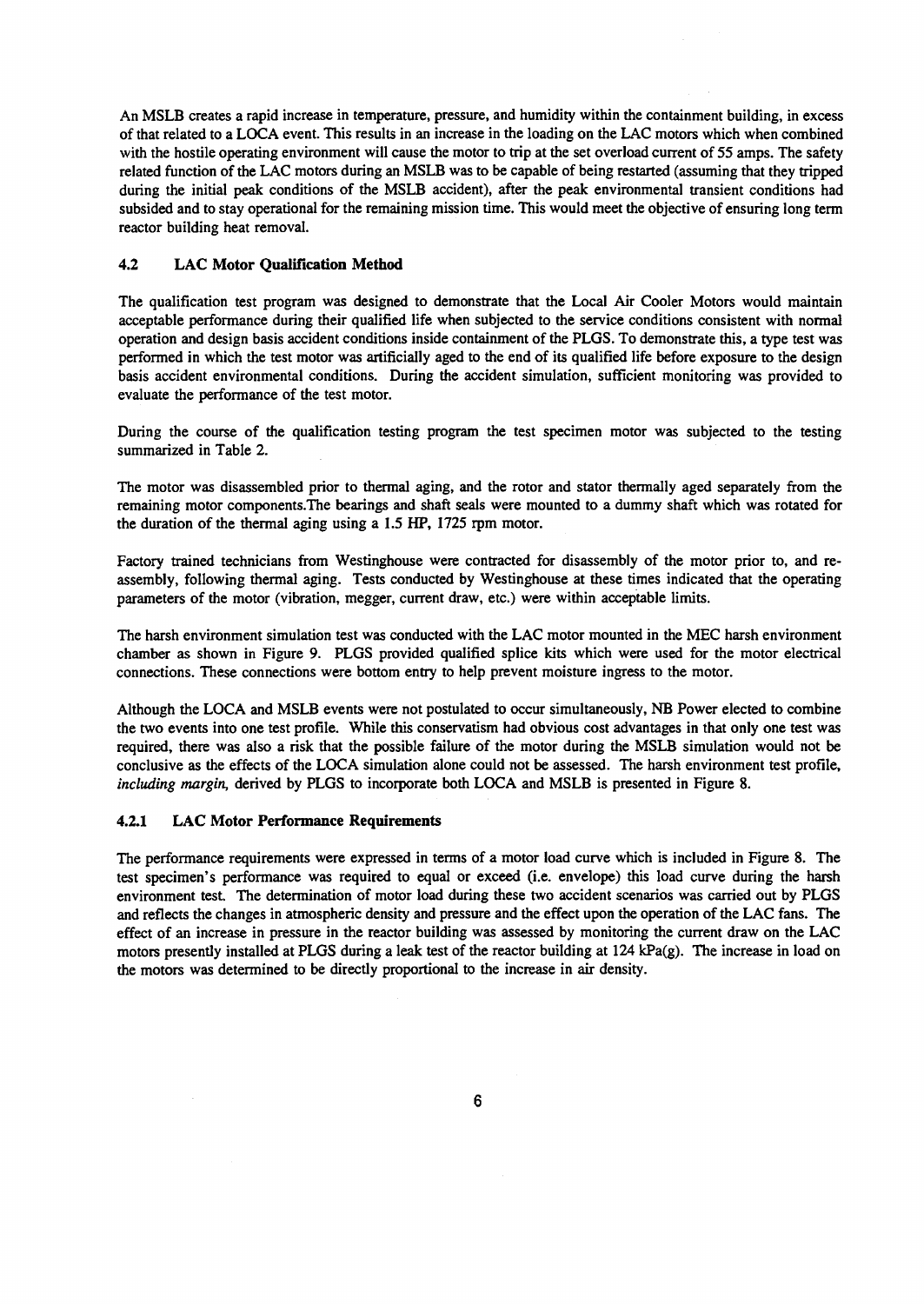Additional criteria were provided to evaluate changes in the electrical properties of the test specimen motor;

- Phase to ground IR was required to be in excess of  $1.0 \times 10^7$  Ohms
- Leakage current was required to be no greater than 1.6 times the baseline value (Baseline leakage current = 0.01 mA @ 1280 VDC)

These were not intended as pass/failure criteria but rather flags for the generation of a notice of anomaly should the load curve acceptance criteria not be satisfied. PLGS were responsible for investigating the impact of any such anomalies upon the qualification program.

#### **4.2.2 Monitoring of LAC Motor Performance Daring Harsh Environment Simulation**

MEC was required to devise a method of loading the LAC motor to enable variation of the load in a manner representative of that which would be experienced by the LAC fans during accident conditions (Figure 8).

The method selected for applying a variable load to the motor during the harsh environment simulation was to mount a hydraulic pump to the motor inside the test chamber. Hydraulic supply lines were piped through the test chamber access cover plate and connected to a hydraulic control system and reservoir. Figure 9 presents a schematic of the hydraulic control system used to provide the variable loading to the motor. For a constant shaft speed, the load placed on the motor by the hydraulic pump was proportional to the hydraulic system pressure. The motor load was therefore modulated as required by changing the position of the variable position hydraulic relief valve and hence altering the hydraulic system pressure.

The monitoring of the test motor electrical load was achieved by installing current sensors on each of the three phase supply lines. Load data was continuously displayed, and recorded, on the data acquisition system computer. Variable setting current relays were used to monitor phase current and provide the motor trip signal when current draw exceeded 55 amps. A pressure transmitter was used to monitor the hydraulic system pressure and hence provide an indication of the physical load on the motor.

In order to use the hydraulic system pressure as an indication of motor load it was first necessary to establish a baseline loading curve which related the system pressure to the current draw of the motor. This baseline curve was established prior to the harsh environment test by increasing the hydraulic system pressure and recording the corresponding current draw of the motor until it reached 37 amps.

Prior to the initiation of the harsh environment simulation the test motor completed four hours of continuous operation at full load of 27.5 amps. Harsh environmental conditions in the chamber were then imposed by the injection and venting of saturated steam in a controlled manner such that the required pressure and temperature profiles were enveloped. Relative humidity was maintained at 100%. The pressure and temperature within the chamber were monitored using a pressure transmitter and two type T thermocouples. The output from these instruments was recorded and displayed on the data acquisition system computer. Figures 10 and 11 present the temperature and pressure profiles applied to the test motor for the initial periods of the LOCA and MSLB portions of the harsh environment simulation.

The baseline loading curve generated prior to the test was used as a guide for the load application. The load was increased up to 37 amps as the chamber conditions were ramped up to the maximum LOCA temperature and pressure. This load was maintained throughout the cyclic (dousing) portion of the environmental profile followed by a return to full load (27.5 amps) for the next 5.5 hours. At the six hour point the motor load was increased to 55 amps as the chamber conditions were ramped to the maximum MSLB temperature and pressure. At 55 amps the current relays activated, tripping the motor. The motor was successfully restarted at 6 hours and 14 minutes and run at 22.5 amps for the remainder of the twelve hour test. Figures 10 and 11 also present the average phase current draw during the initial periods of the LOCA and MSLB portions of the harsh environment simulation.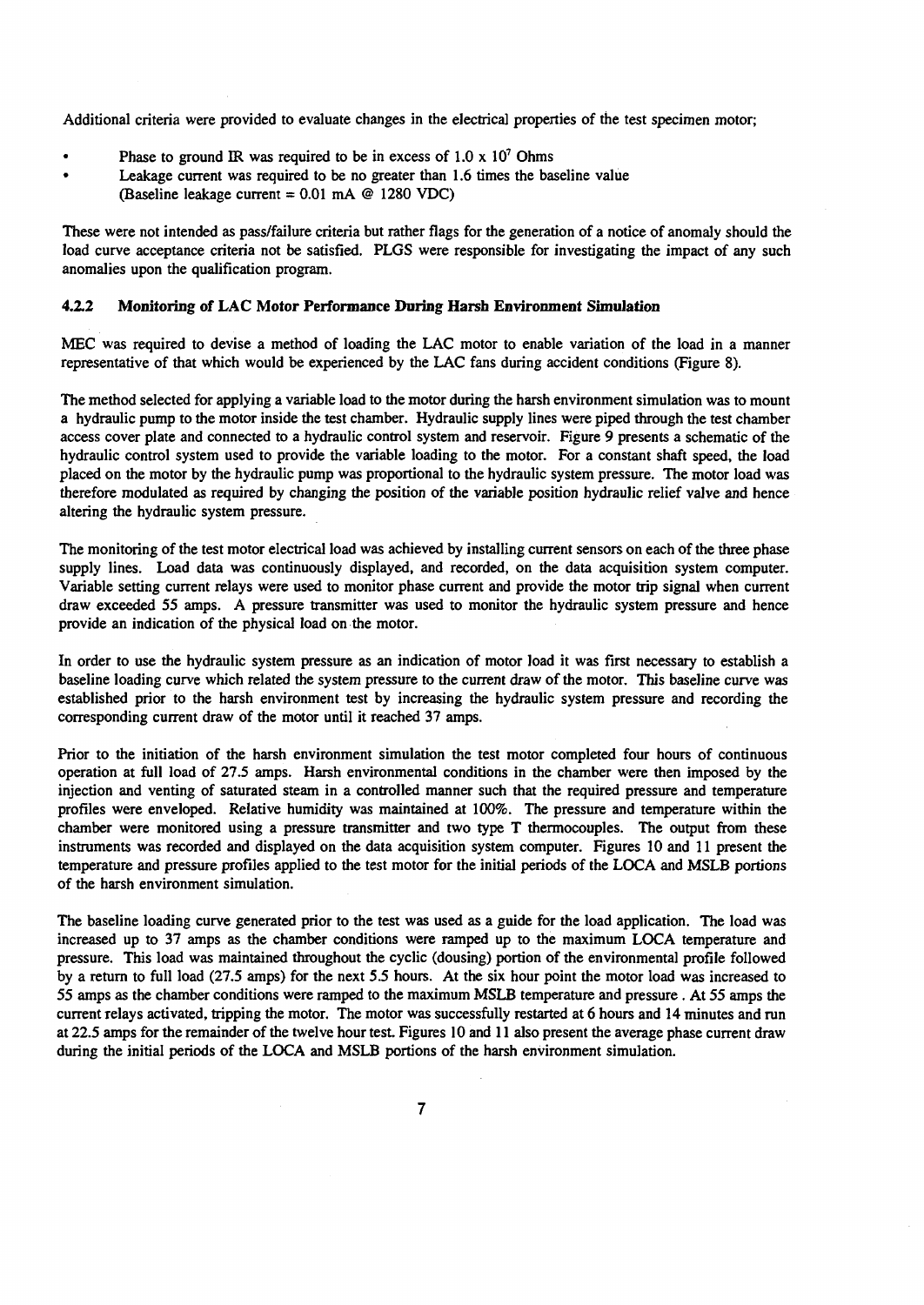Comparison of the information used to generate the baseline load curve and the current draw during the harsh environment simulation showed that the hydraulic system pressure for a given motor current draw in the harsh environment simulation exceeded the baseline values. This increase in performance of the system was attributed to the increase in the temperature of the hydraulic oil. As the oil temperature increased the viscosity decreased resulting in greater pressure for the same mechanical input.

#### **4.3 Results of LAC Motor Test Program**

Conclusions based upon the results of the testing performed, were that the Westinghouse 30 HP motor would have a qualified life of 20 years when installed as the Local Air Cooler motor at Point Lepreau Nuclear Generating Station in an environment not more severe than the service conditions specified for the qualification program. To maintain qualification would require the replacement of the bearings and shaft seal at an interval not exceeding 5 years.

#### 5 **REFERENCES**

- [1] MEC Document 08160-FTR, Rev. 01, March, 1996 Seismic and Environmental Qualification of Flo-Tork NMS-1640-3 Pneumatic Actuator for Wolsong 2 NGS
- [2] MEC Document 09120-FTR, Rev. 00, March, 1995. Qualification Testing of Local Air Cooler (LAC) Motors
- [3] IEEE Std 323-1974 IEEE Standard for Qualifying Class IE Equipment for Nuclear Power Generating Stations
- [4] IEEE Std 334-1974 IEEE Standard for Type Tests of Continuous Duty Class IE Motors for Nuclear Power Generating Stations
- [5] IEEE Std 382-1985 IEEE Standard for Qualification of Actuators for Power Operated Relief Assemblies with Safety Related Functions for Nuclear Power Plants
- [6] IEEE Std 344-1987 IEEE Recommended Practice for Seismic Qualification of Class IE Equipment for Nuclear Power Generating Stations
- [7] AECL Candu Technical Specification 86-30060-TS-001 Wolsong 2, 3 & 4, Environmental Qualification of Equipment
- [8] AECL Candu Technical Specification TS-XX-30830-002 Seismic Qualification of Valves
- [9] NB Power Test Specification 60010-EQTS-002, Rev. 00, March, 1995 Qualification Testing of Local Air Cooler Motors for Use at Point Lepreau Nuclear Generating Station

# **6 ACKNOWLEDGEMENTS**

The co-operation and assistance of Flo-Tork Incorporated and New Brunswick Power in the production of this paper is gratefully acknowledged.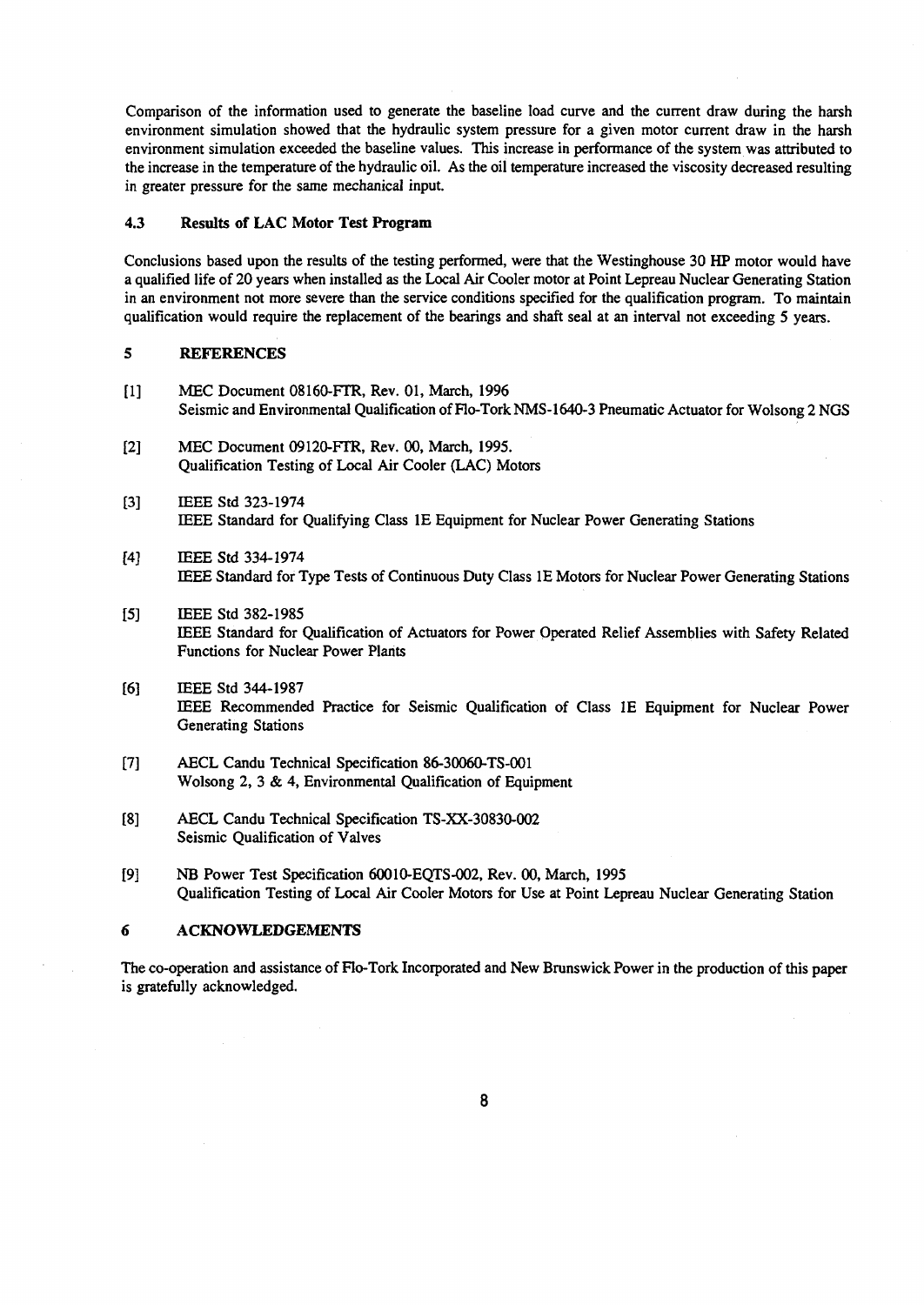| TABLE 1                                         |                                                                                   |            |                                                                                                                                                                                                                                                                                                                              |  |
|-------------------------------------------------|-----------------------------------------------------------------------------------|------------|------------------------------------------------------------------------------------------------------------------------------------------------------------------------------------------------------------------------------------------------------------------------------------------------------------------------------|--|
|                                                 |                                                                                   |            |                                                                                                                                                                                                                                                                                                                              |  |
| QUALIFICATION TEST SEQUENCE - FLO-TORK ACTUATOR |                                                                                   |            |                                                                                                                                                                                                                                                                                                                              |  |
| Sequence                                        | Test                                                                              | Facility   | Description of Test Conditions                                                                                                                                                                                                                                                                                               |  |
| $\mathbf{1}$                                    | Pre-Test Inspection                                                               | <b>MEC</b> | Assessment of test specimen condition and conformance to relevant<br>specifications and drawings.                                                                                                                                                                                                                            |  |
| $\overline{2}$                                  | <b>Exploratory Test</b><br>(Resonance Search)                                     | <b>MEC</b> | Determination of resonant modes of vibration below 40 Hz.                                                                                                                                                                                                                                                                    |  |
| 3                                               | <b>Baseline Function Testing</b>                                                  | <b>MEC</b> | Performance of test specimen actuator in "new condition" assessed as<br>per section 3.1.1 - Speed of Operation and 3.1.2 - Output Torque.                                                                                                                                                                                    |  |
| 4                                               | Mechanical Wear Aging<br>(900 cycles under load)                                  | <b>MEC</b> | Actuator cycled 900 times at a rate of 1 cycle/min against a minimum<br>load of 550 N-m.                                                                                                                                                                                                                                     |  |
| 5                                               | Radiation Exposure                                                                | Isomedix   | Actuator received a minimum air equivalent dose of 24.5 MRad at a<br>maximum dose rate of 0.4 MRad/hour. This is representative of 20.0<br>MRad LOCA dose plus 50 Rad/hr normal dose for 5 years service plus<br>10% margin on total.                                                                                        |  |
| 6                                               | Accelerated Thermal Aging<br>(400 mechanical wear cycles<br>during thermal aging) | <b>MEC</b> | Actuator thermally aged, using Arrhenius techniques, at 104°C<br>minimum for 102 hours to justify 5.5 year qualified life for elastomers.<br>Actuator cycled 400 times against a minimum load of 550 N-m.                                                                                                                    |  |
| 7                                               | Mechanical Wear Aging<br>(900 cycles under aging)                                 | <b>MEC</b> | Actuator cycled 900 times at a rate of 1 cycle/min against a minimum<br>load of 550 N-m.                                                                                                                                                                                                                                     |  |
| 8                                               | Post Aging Function Test                                                          | <b>MEC</b> | Performance of test specimen actuator in "end of normal service life<br>condition" assessed as per section 3.1.1 - Speed of Operation and<br>3.1.2 - Output Torque.                                                                                                                                                          |  |
| 9                                               | Harsh Environment<br>Simulation<br>(MSLB & LOCA)                                  | <b>MEC</b> | Test Specimen subjected to test profile enveloping Wolsong 2 MSLB<br>and LOCA. 150°C, 400 kPa(g) peak conditions, 100% humidity, 6<br>month mission time at 60°C.<br>Performance of test specimen actuator assessed, while under accident<br>conditions per section 3.1.1 - Speed of Operation and 3.1.2 - Output<br>Torque. |  |
| 10                                              | Post Harsh Environment<br><b>Function Test</b>                                    | <b>MEC</b> | Performance of test specimen actuator in "post accident condition"<br>assessed as per section 3.1.1 - Speed of Operation and 3.1.2 - Output<br>Torque.                                                                                                                                                                       |  |
| 11                                              | Seismic Aging (OBE)                                                               | <b>MEC</b> | Simulation of operating basis earthquakes. Required for U.S. seismic<br>qualification to IEEE-344                                                                                                                                                                                                                            |  |
| 12                                              | Seismic Qualification<br>Testing                                                  | <b>MEC</b> | Actuator qualified for both line and hard mounted applications by<br>testing using single frequency (sine-beat) and random multifrequency<br>methods.<br>Performance of test specimen actuator assessed during seismic<br>simulation as per section 3.1.1 - Speed of Operation and 3.1.2 -<br>Output Torque.                 |  |
| 13                                              | <b>Post Seismic Function Test</b>                                                 | <b>MEC</b> | Performance of test specimen actuator in "post seismic condition"<br>assessed as per section 3.1.1 - Speed of Operation and 3.1.2 - Output<br>Torque.                                                                                                                                                                        |  |
| 14                                              | Post-Test Inspection                                                              | <b>MEC</b> | Test specimen inspected to assess any damage or degradation occurring<br>as a result of the qualification process.                                                                                                                                                                                                           |  |

 $\frac{1}{2} \frac{1}{2} \frac{1}{2} \frac{1}{2} \frac{1}{2} \frac{1}{2}$ 

 $\hat{\mathcal{A}}$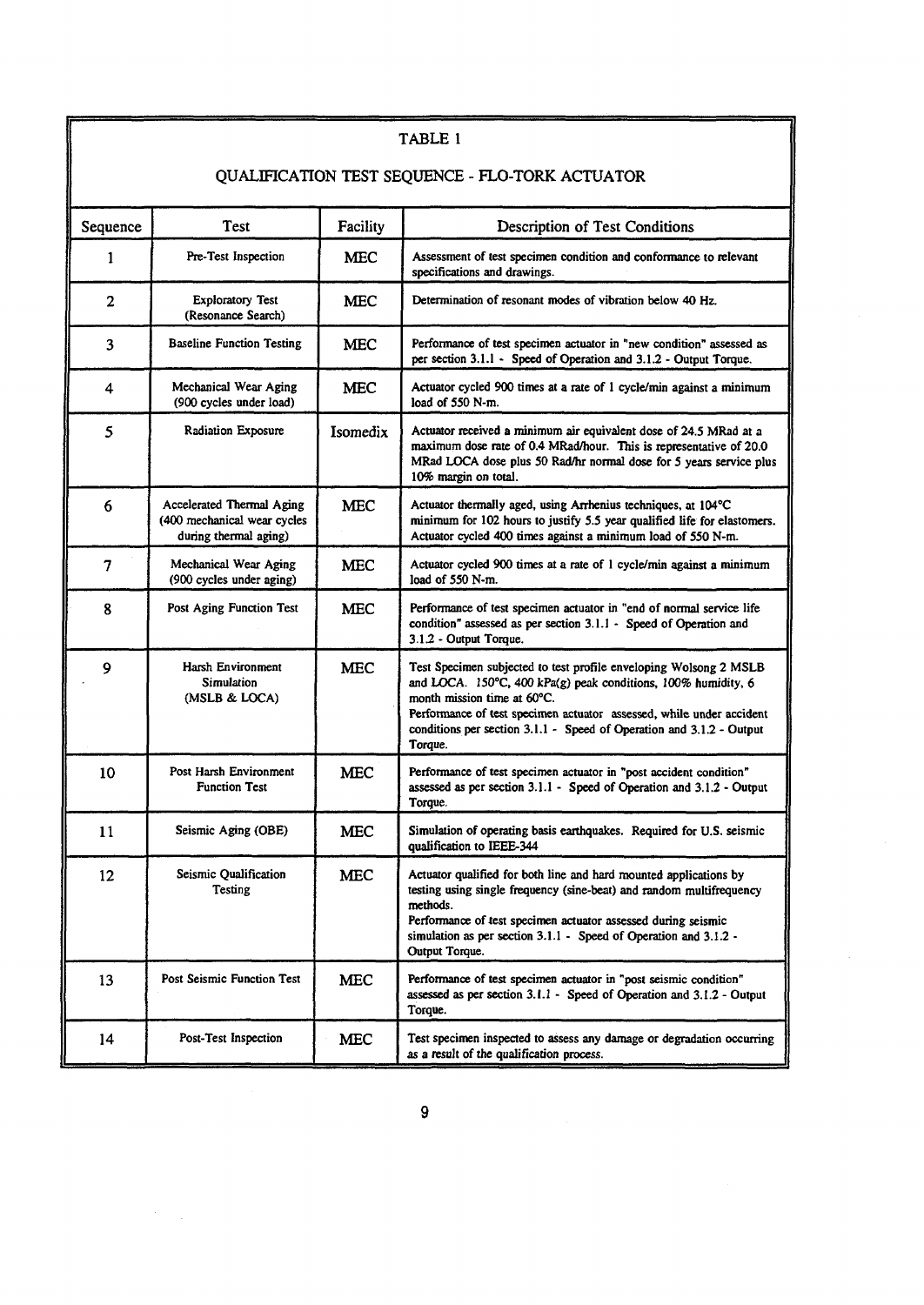| TABLE 2                                  |                                                            |            |                                                                                                                                                                                                                                                                                                                                                                 |  |
|------------------------------------------|------------------------------------------------------------|------------|-----------------------------------------------------------------------------------------------------------------------------------------------------------------------------------------------------------------------------------------------------------------------------------------------------------------------------------------------------------------|--|
| QUALIFICATION TEST SEQUENCE - LAC MOTORS |                                                            |            |                                                                                                                                                                                                                                                                                                                                                                 |  |
| Sequence                                 | <b>Test</b>                                                | Facility   | Description of Test Conditions                                                                                                                                                                                                                                                                                                                                  |  |
| 1                                        | Pre-Test Inspection                                        | <b>MEC</b> | Assessment of test specimen condition and conformance to relevant<br>specifications and drawings.                                                                                                                                                                                                                                                               |  |
| $\overline{2}$                           | <b>Baseline Function Testing</b>                           | <b>MEC</b> | Insulation resistance and hypot testing of test specimen assessed as per<br>section 4.1                                                                                                                                                                                                                                                                         |  |
| 3                                        | <b>Radiation Exposure</b>                                  | Isomedix   | Motor received a minimum air equivalent dose of 11.8 MRad at a<br>maximum dose rate of 0.25 MRad/hour.                                                                                                                                                                                                                                                          |  |
| 4                                        | Post-Radiation Aging<br><b>Function Test</b>               | <b>MEC</b> | Insulation resistance and hypot testing of test specimen assessed as per<br>section 4.1                                                                                                                                                                                                                                                                         |  |
| 5                                        | Accelerated Thermal Aging                                  | <b>MEC</b> | Motor and stator thermally aged, using Arthenius techniques, at 190°C<br>minimum for 227 hours for 20 year qualified life at operating<br>temperature of 120°C (including 80°C heat rise)<br>Bearings and shaft seals thermally aged at 100°C minimum for 266<br>hours for 5 year qualified life at operating temperature of 50°C<br>(including 10°C heat rise) |  |
| 6                                        | Post-Thermal Aging<br><b>Function Test</b>                 | <b>MEC</b> | Insulation resistance and hypot testing of test specimen assessed as per<br>section 4.1                                                                                                                                                                                                                                                                         |  |
| $\overline{7}$                           | Harsh Environment<br>Simulation<br>(LOCA followed by MSLB) | <b>MEC</b> | Test specimen subjected to profile defined in Figure 1 (LOCA followed<br>by MSLB)<br>Performance of test specimen motor assessed, while under accident<br>conditions.                                                                                                                                                                                           |  |
| 8                                        | Post Harsh Environment<br><b>Function Test</b>             | <b>MEC</b> | Insulation resistance and hypot testing of test specimen assessed as per<br>section 4.1                                                                                                                                                                                                                                                                         |  |
| 9                                        | Post-Test Inspection                                       | <b>MEC</b> | Test specimen inspected to assess any damage or degradation occurring<br>as a result of the qualification process.                                                                                                                                                                                                                                              |  |

a

# **10**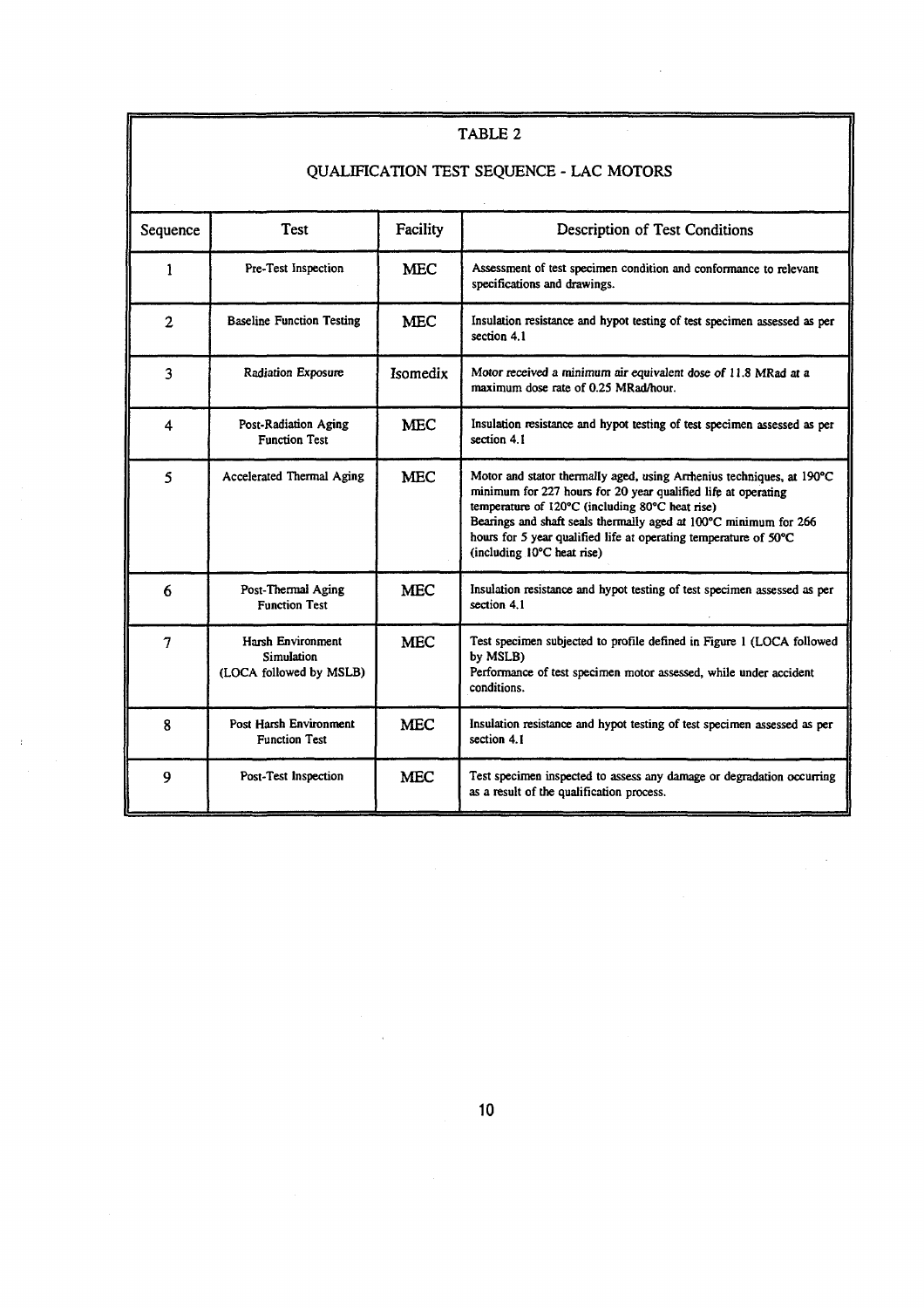





**FIGURE 2 ACTUATOR PERFORMANCE MONITORING SCHEMATIC**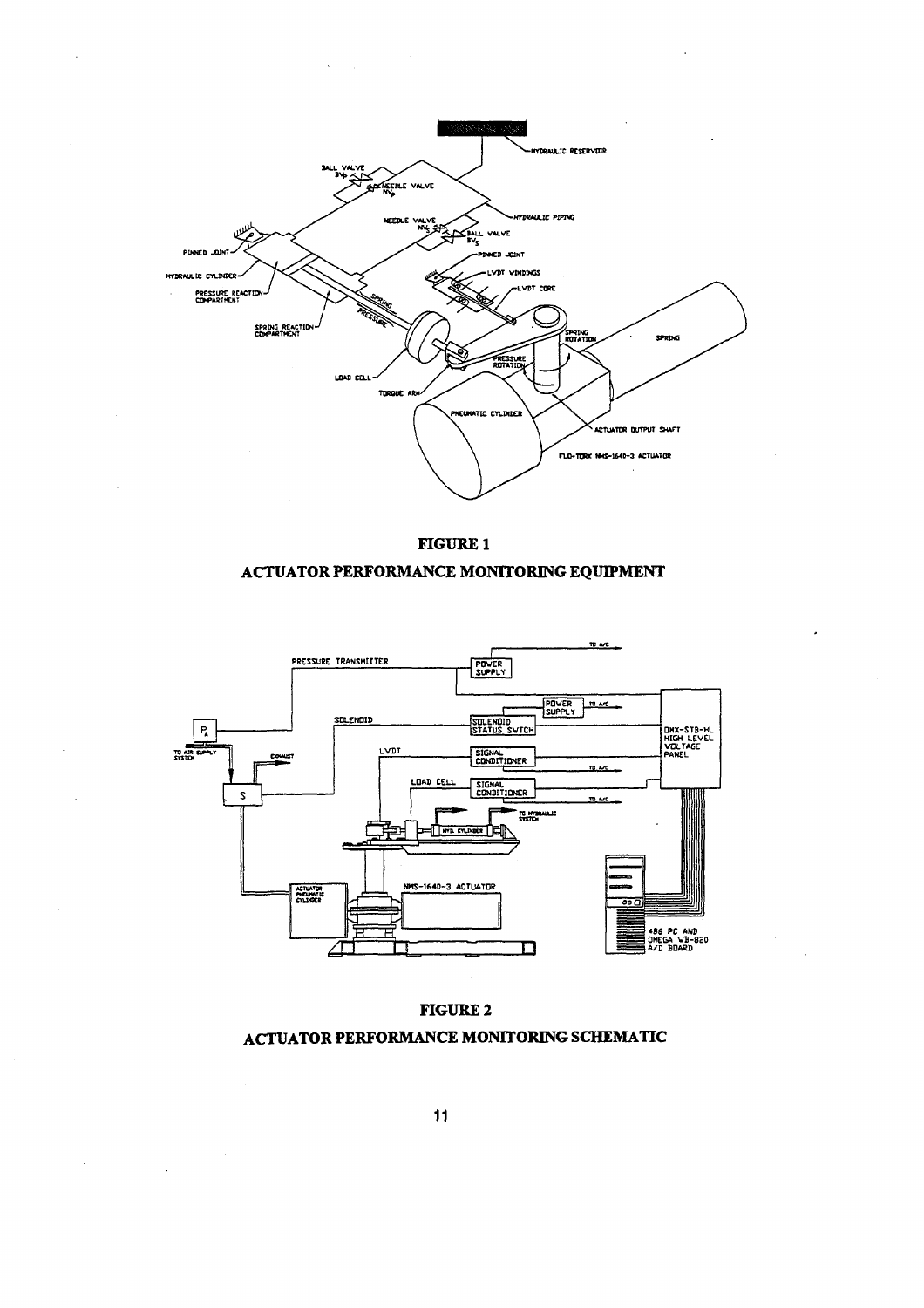







# **FIGURE 4**

**PERFORMANCE TEST OF ACTUATOR DURING HARSH ENVIRONMENT SIMULATION**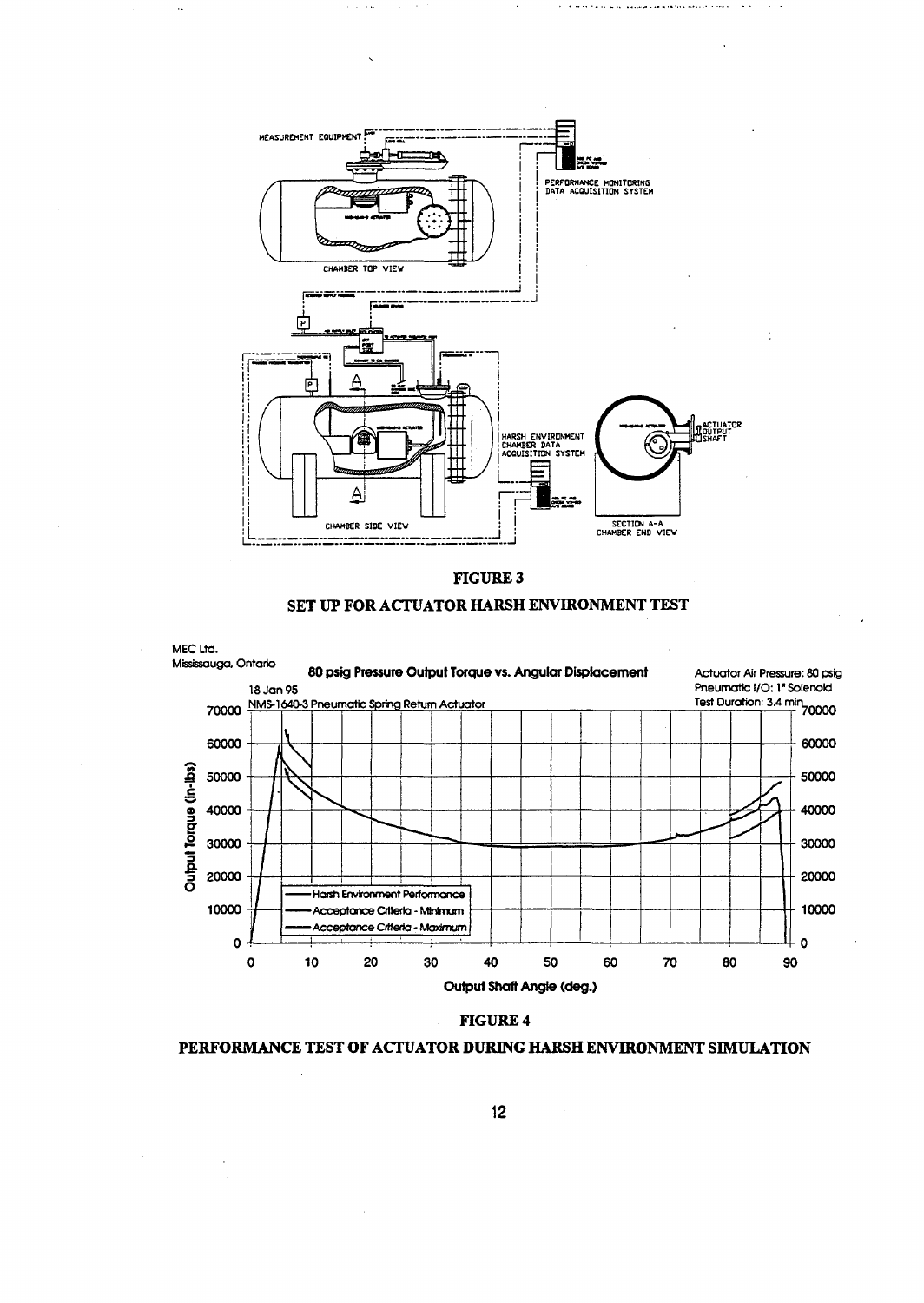Initial Harsh Environment Test Profile For Actuator



MEC Ltd. Mississauga, Ontario

**Full Harsh Environment Test Profile For Actuator** 



# **FIGURE 5**

HARSH ENVIRONMENT TEST PROFILES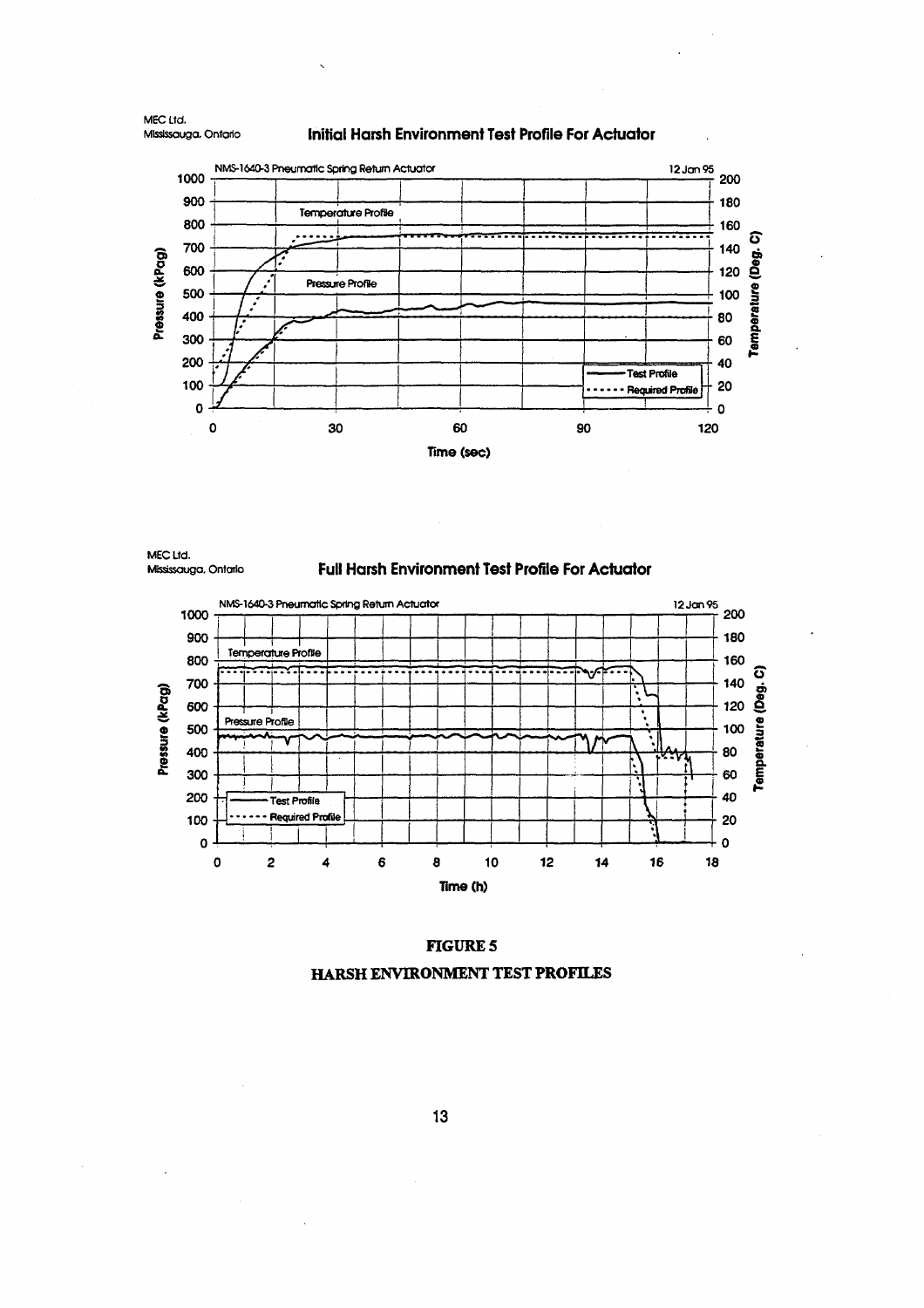

 $\bar{\mathbf{v}}$ 

FIGURE 6

# ACTUATOR PERFORMANCE DURING Z EXCITATION SINE BEAT TEST

MEC Ltd. Mississauga, Ontario



#### **FIGURE 7**

# TEST RESPONSE SPECTRUM FOR X EXCITATION **BROADBAND RANDOM VIBRATION TEST OF ACTUATOR**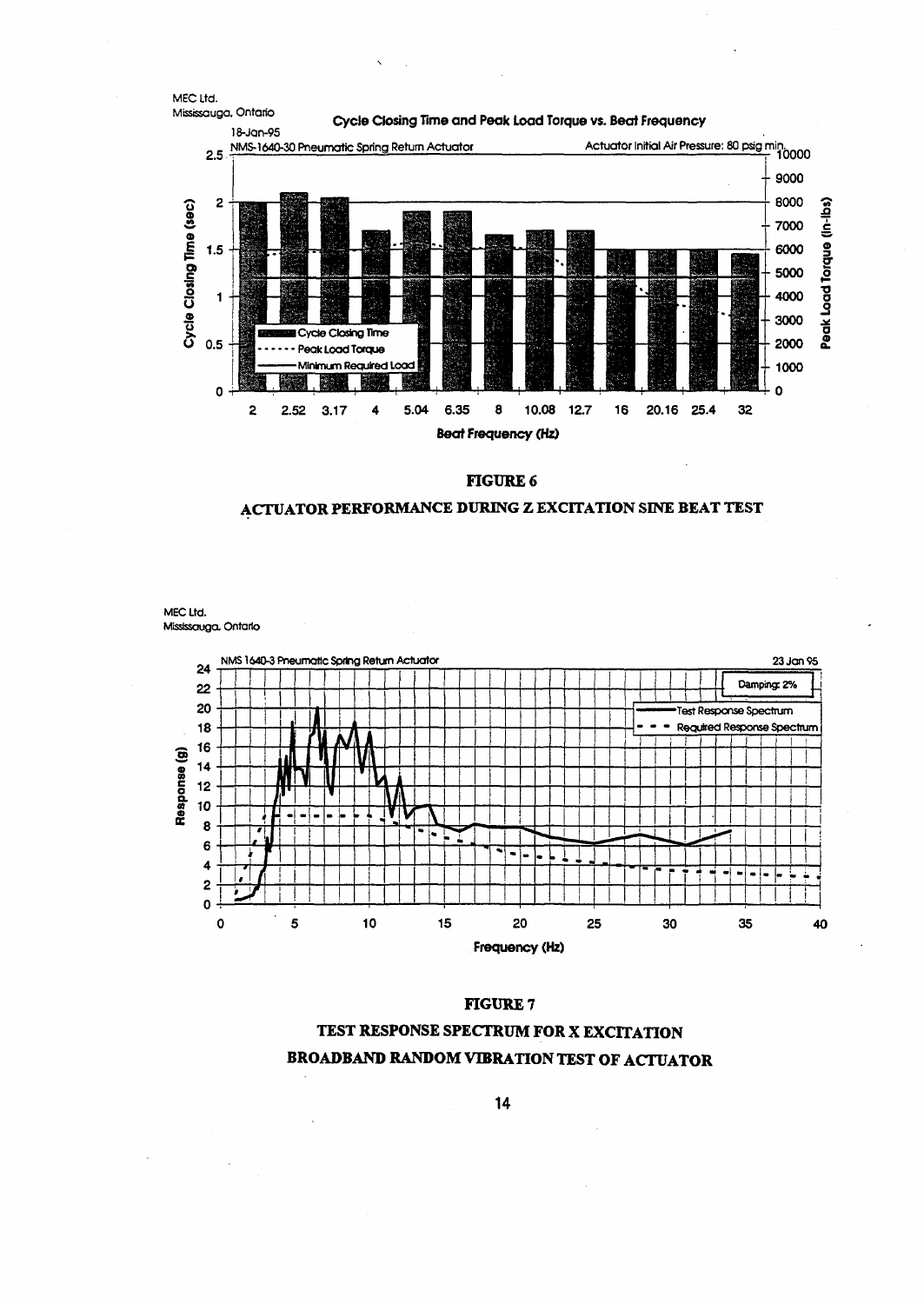



**FIGURE 8**





**SET UP FOR LAC MOTOR HARSH ENVIRONMENT TEST**

### **FIGURE 9**